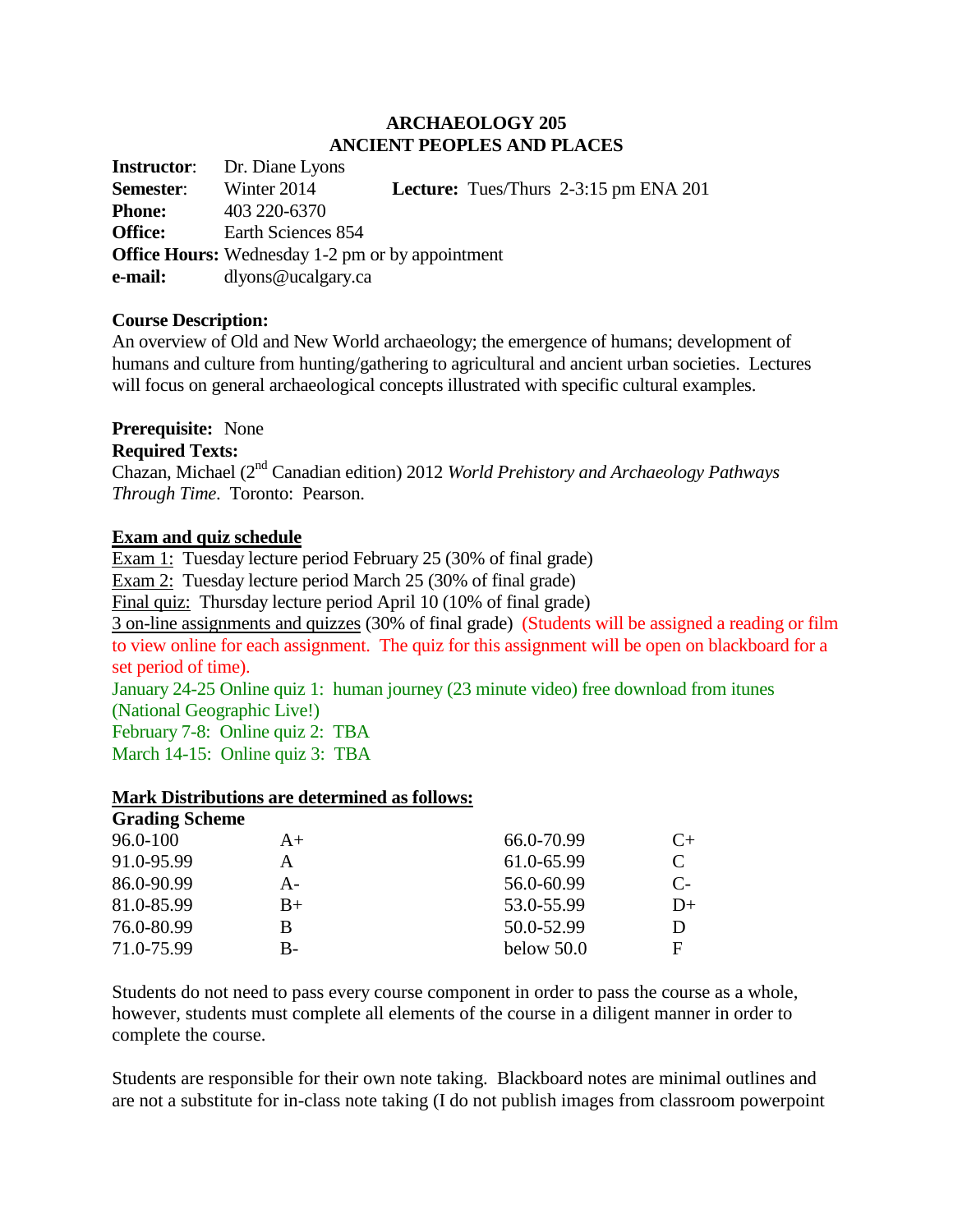presentations on blackboard).

**Missed exams and quizzes require a medical certificate for rescheduling.** Students who are unable to take a scheduled exam must contact the instructor by phone, email or in person in advance of the scheduled exam to make necessary arrangements for a rewrite after providing a medical certificate. The use of notes, computers, cell-phones and other electronic devices are not allowed in exams and quizzes. While students can bring beverages to an exam, do not bring crunchy and smelly lunches or snacks because they are distracting to other students. **Students are not allowed to tape, video-record or photograph lectures without written permission from the instructor.**

# **Preliminary Course Outline**

**Dates for topics may vary depending on the pace of the class, but the exam and quiz schedules remain fixed.** 

**Week 1:** January 9 Introduction to Archaeology: methods, concepts Readings: Chapter 1, 2

**Week 2:** January 14, 16 Early human origins: what makes us human? Readings: Chapter 3

**Week 3:** January 21, 23 Ice Age Hunters: Neanderthals and modern humans Readings: Chapter 4, 5 Online quiz 1: human journey (23 minute video) free download from itunes (National Geographic Live!)

**Week 4:** January 28, 30 Post-glacial hunter/gatherers: Peopling of Australia and the New World Readings: Chapter 6

**Week 5:** February 4, 6 Origins of agriculture and its implications Readings: Chapter 7,8 Online quiz 2: Assignment TBA

**Week 6:** February 11,13 Origins of agriculture and its implications continued Chapters 8,9

## **READING WEEK NO CLASSES FEBRUARY 15-22**

**Week 7:** February 25, 27 Emerging complexity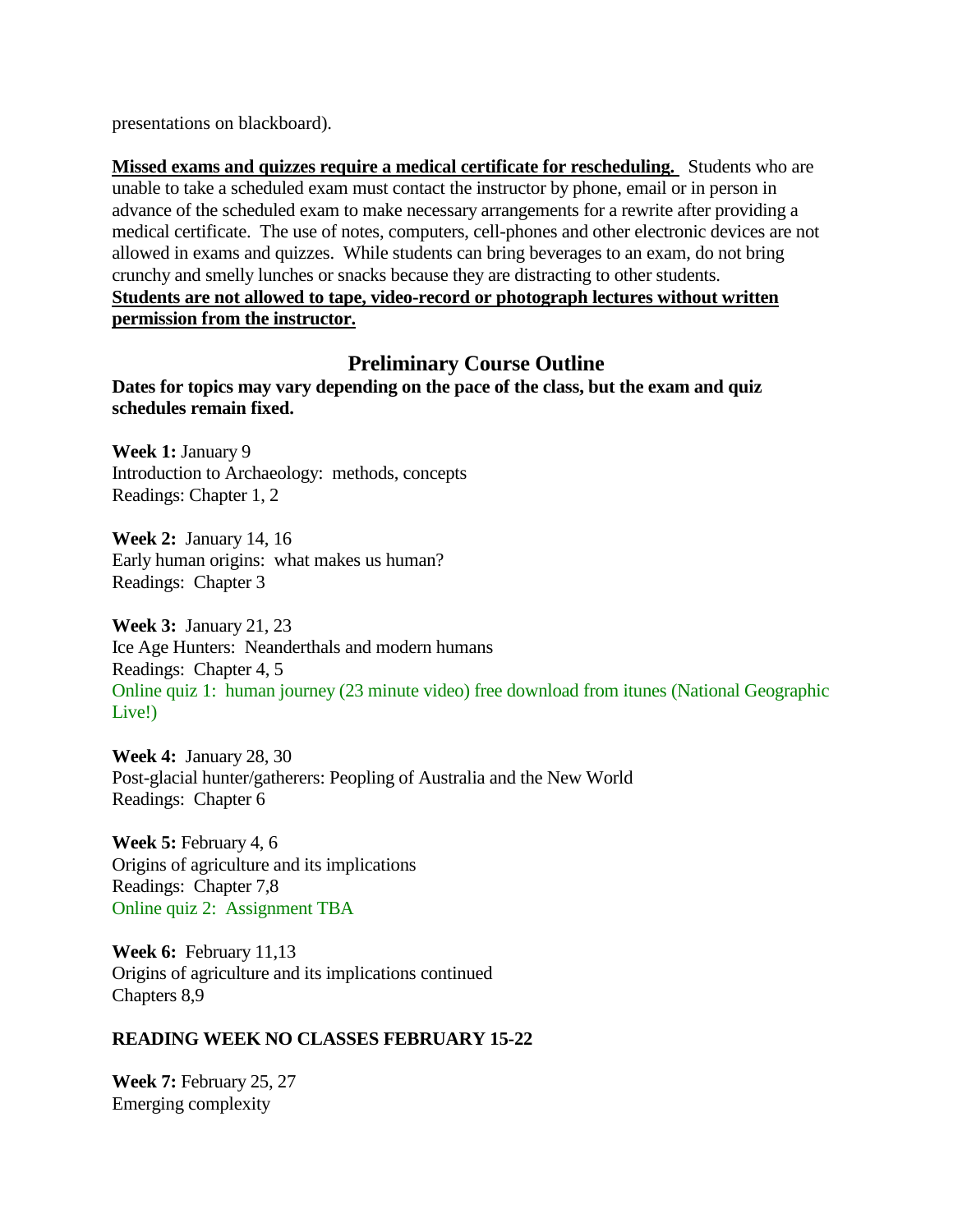#### **Exam 1 on Tuesday class: 30% of final grade**

Readings: Chapter 10

**Week 8:** March 4, 6 Emerging Complexity continued Early states: Mesopotamia Readings: Chapter 10, 11

**Week 9:** March 11, 13 Early states: Egypt continued, China, Indus Valley, Aegean Readings: Chapters 11, 12 Online quiz 3: Assignment TBA

**Week 10:** March 18, 21 Early states: Indus Valley, Aegean continued Mesoamerica Chapters 12, 13

**Week 11:** March 25, 28 **Exam 2 on Tuesday class: 30% of final grade** Mesoamerica continued Readings: Chapter 13

**Week 12:** April 1, 3 South America Readings: Chapter 14

**Week 13:** April 8, 10 Early states in sub-Saharan Africa Chapter 10.5 *Final Quiz (10% of final grade) in Thursday class*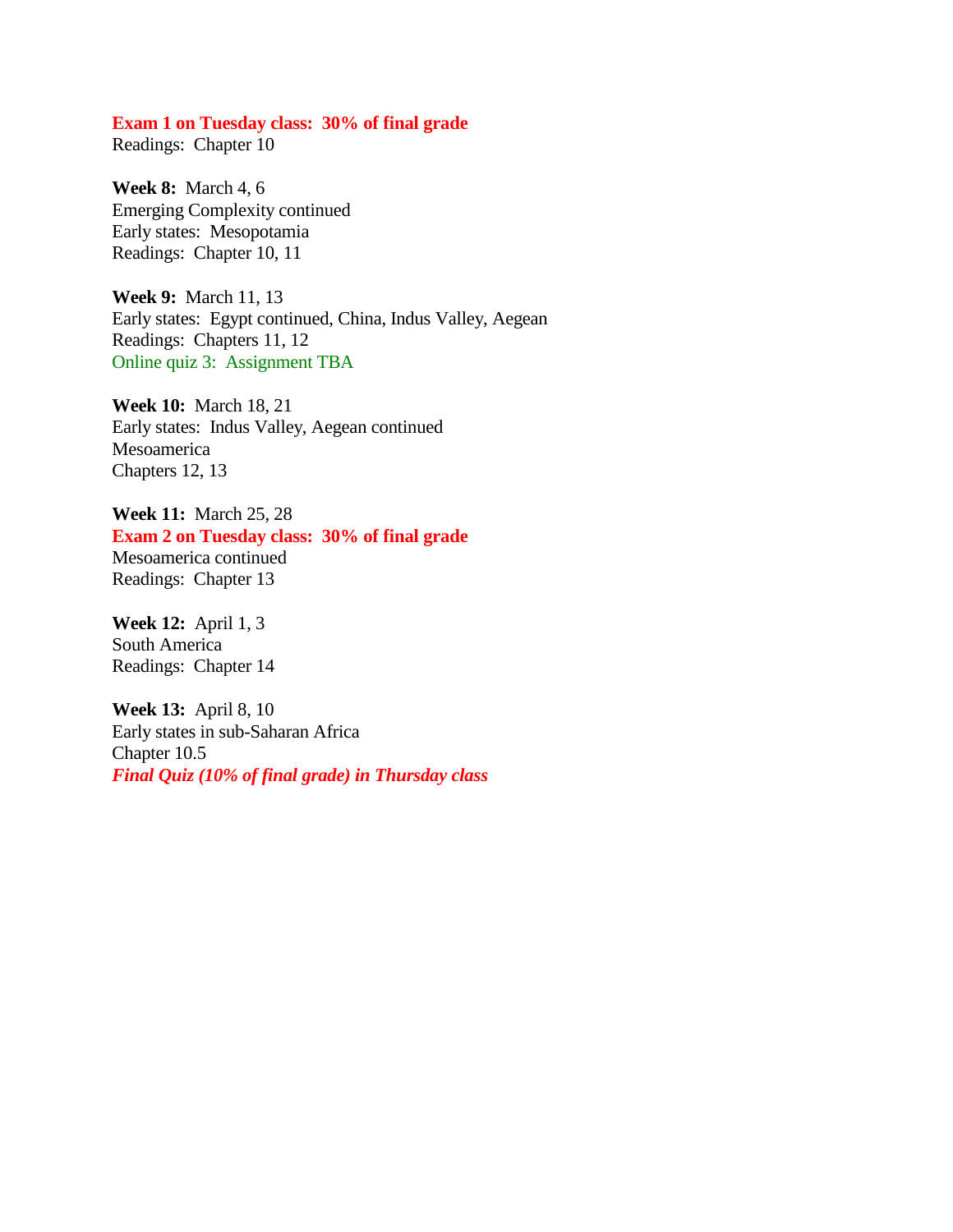# **ADDITIONAL CONTENT**

#### **Writing across the Curriculum**

Writing skills are not exclusive to English courses and, in fact, should cross all disciplines. The University supports the belief that throughout their University careers, students should be taught how to write well so that when they graduate their writing abilities will be far above the minimal standards required at entrance. Consistent with this belief, students are expected to do a substantial amount of writing in their University courses and, where appropriate, instructors can and may use writing and the grading thereof as a factor in the evaluation of student work. The services provided by the Writing Centre in the Effective Writing Office can be utilized by all undergraduate and graduate students who feel they require further assistance.

### **Academic Accommodation Policy**

It is the students' responsibility to request academic accommodations. If you are a student with a documented disability who may require academic accommodations and have not registered with Student Accessibility Services, please contact them at 403-220-6019. Students who have not registered with Student Accessibility Services are not eligible for formal academic accommodations. More information about academic accommodations can be found at [www.ucalgary.ca/access.](http://www.ucalgary.ca/access)

## **Freedom of Information and Protection of Privacy Act**

The University of Calgary is committed to protecting the privacy of individuals who work and study at the University or who otherwise interact with the University in accordance with the standards set out in the Freedom of Information and Protection of Privacy Act.

Please refer to the following link for detailed information: <http://www.ucalgary.ca/legalservices/foip>

#### **Academic Misconduct**

Academic dishonesty is an unacceptable activity at the University of Calgary and students are **strongly advised** to read the Student Misconduct section of the University Calendar. Quite often, students are unaware of what constitutes academic dishonesty or plagiarism. The most common are:

- 1) Presenting another student's work as your own
- 2) Presenting an author's work or ideas as you own without proper referencing
- 3) Using work completed for another course

This activity will not be tolerated and students conducting themselves in this manner will be dealt with according to the procedures outlined in the University Calendar.

For detailed information on what constitutes academic misconduct, please refer to the following link:

<http://www.ucalgary.ca/pubs/calendar/current/k-2-1.html>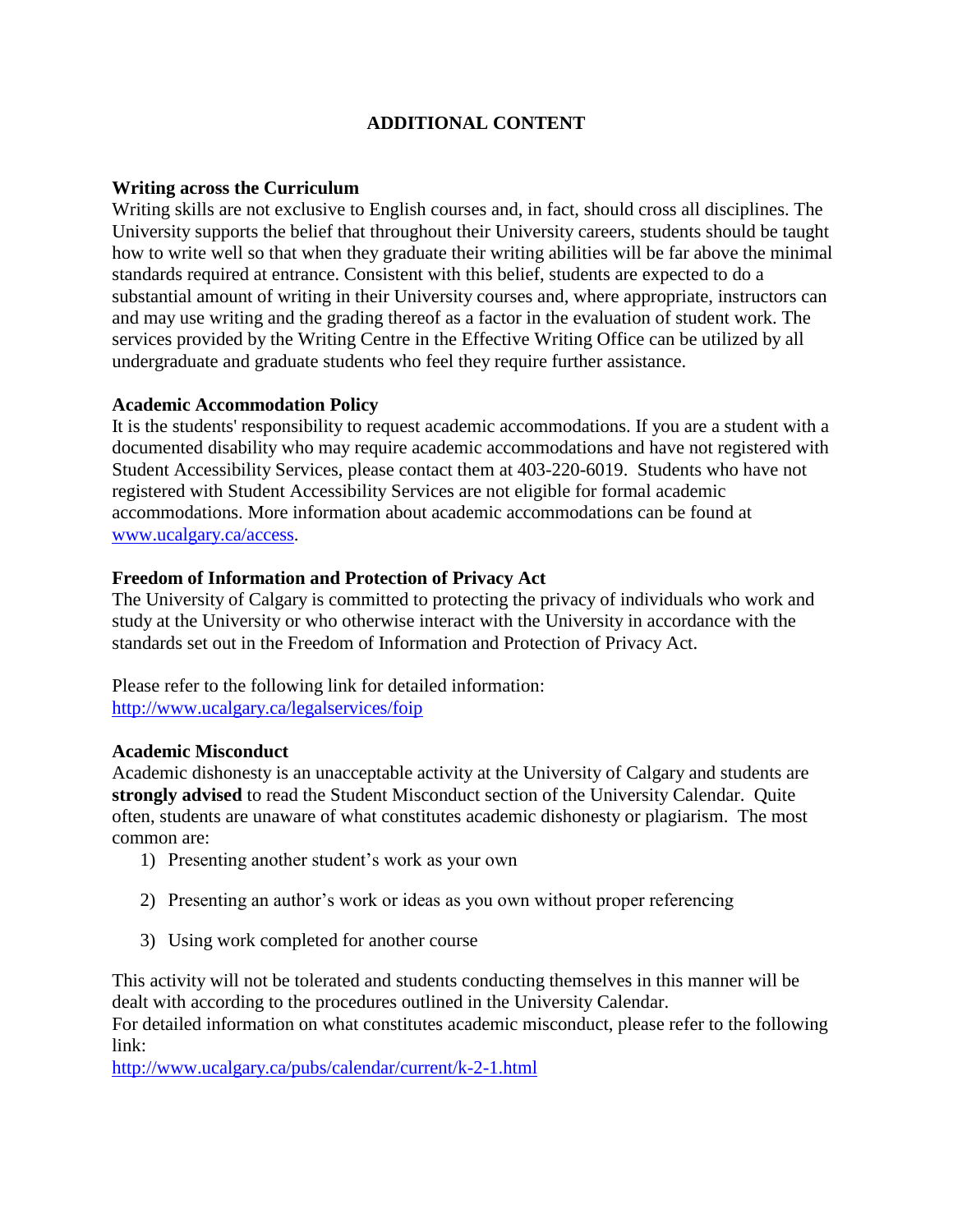## **Plagiarism**

Plagiarism involves submitting or presenting work as if it were the student's own work when it is not. Any ideas or materials taken from another source written, electronic, or oral must be fully and formally acknowledged. Plagiarism includes but is not limited to:

(a) The work submitted or presented was done, in whole or in part, by an individual other than the one submitting or presenting the work (this includes having another impersonate the student or otherwise substituting the work of another for one's own in an examination or test),

(b) Parts of the work are taken from another source without reference to the original author,

(c) The whole work (e.g., an essay) is copied from another source, and/or,

(d) A student submits or presents work in one course which has also been submitted in another course (although it may be completely original with that student) without the knowledge of or prior agreement of the instructor involved.

While it is recognized that scholarly work often involves reference to the ideas, data and conclusions of other scholars, intellectual honesty requires that such references be explicitly and clearly noted. Plagiarism is an extremely serious academic offence. It is recognized that clause (d) does not prevent a graduate student incorporating work previously done by him or her in a thesis or dissertation.

## **Emergency Evacuation Assembly Points**

In the event of an emergency that requires evacuation, please refer to the following link to become familiar with the assembly points for the class: <http://www.ucalgary.ca/emergencyplan/assemblypoints>

## **Safewalk Information**

Campus Security, in partnership with the Students' Union, provides the Safewalk service, 24 hours a day to any location on Campus including the LRT, parking lots, bus zones and University residences. Contact Campus Security at (403) 220-5333 or use a help phone, and Safewalkers or a Campus Security Officer will accompany you to your campus destination.

## **Faculty of Arts Program Advising and Student Information Resources**

- Have a question, but not sure where to start? The new Faculty of Arts Program Information Centre (PIC) is your information resource for everything in Arts! Drop in at SS102, call us at 403-220-3580 or email us at [artsads@ucalgary.ca.](mailto:artsads@ucalgary.ca) You can also visit the Faculty of Arts website at<http://arts.ucalgary.ca/undergraduate> which has detailed information on common academic concerns.
- For program planning and advice, contact the Student Success Centre (403) 220-5881 or visit them in their new space on the  $3<sup>rd</sup>$  Floor of the Taylor Family Digital Library.
- For registration (add/drop/swap), paying fees and assistance with your Student Centre, contact Enrolment Services at (403) 210-ROCK [7625] or visit them at the MacKimmie Library Block.